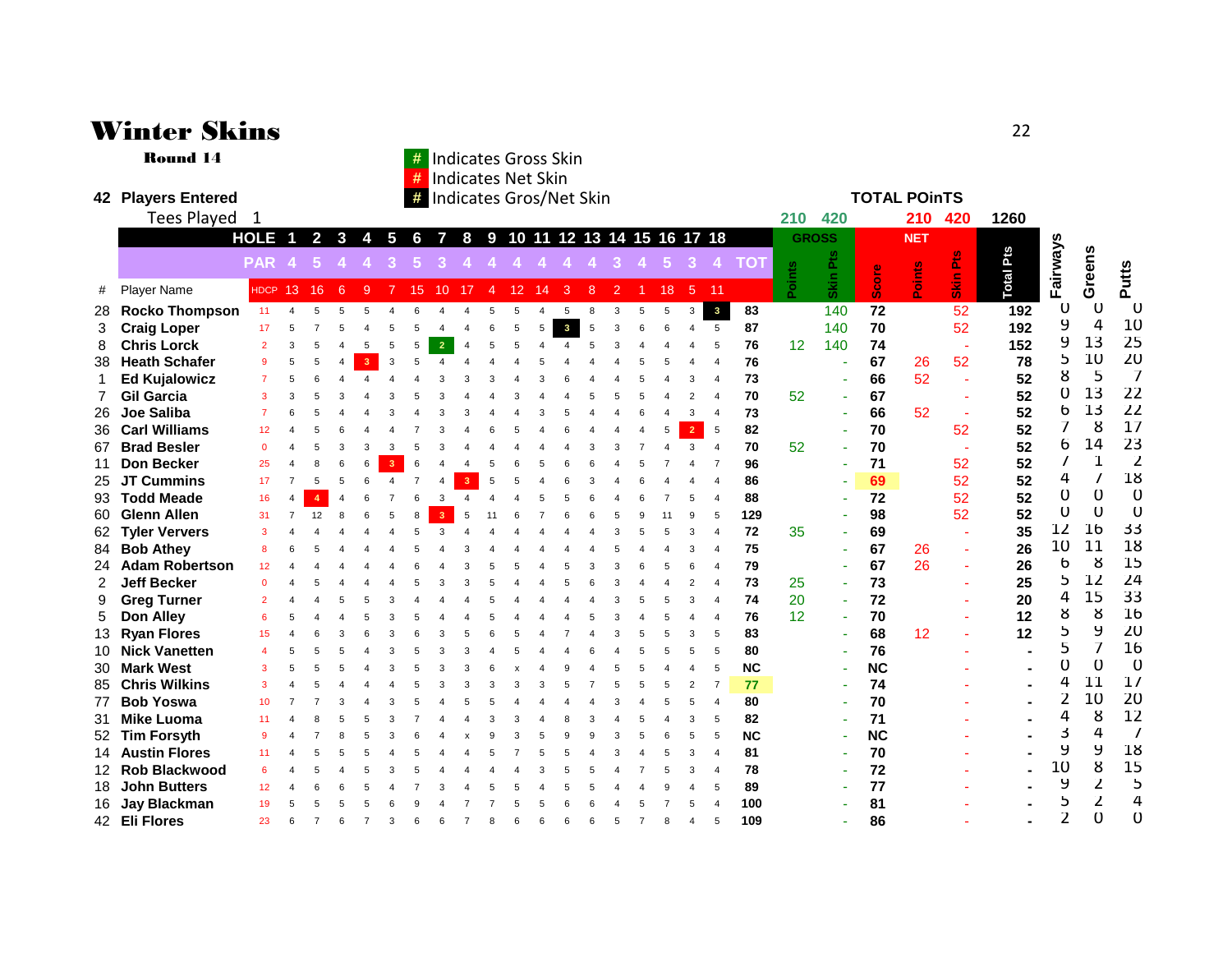| 43 John Flores       |    |  |  |  |  |  |  |  |  |   |              | 95        | 83        |    |  | 6              | 3               | 7              |
|----------------------|----|--|--|--|--|--|--|--|--|---|--------------|-----------|-----------|----|--|----------------|-----------------|----------------|
| 41 Brandon Saad      |    |  |  |  |  |  |  |  |  |   |              | 93        | 79        |    |  | 4              | 5               | 12             |
| 54 Clay Tauche       | 19 |  |  |  |  |  |  |  |  | 3 |              | 91        | 72        |    |  | 3              | 3               | 7              |
| 90 TJ Dowling        | 21 |  |  |  |  |  |  |  |  |   |              | 101       | 80        |    |  | 0              | 4               | $\overline{6}$ |
| 70 Chuck Morgan      |    |  |  |  |  |  |  |  |  |   |              | 84        | 75        |    |  | 7              | 5               | 10             |
| 32 Bob Carman        |    |  |  |  |  |  |  |  |  |   |              | 84        | 73        |    |  | 7              |                 | 9              |
| 37 Brian Burns       | 12 |  |  |  |  |  |  |  |  | 3 |              | 82        | 70        |    |  | $\overline{2}$ | $\overline{2}$  | 3              |
| 17 Ron Rhodes        | 14 |  |  |  |  |  |  |  |  |   | $\mathbf{q}$ | <b>NC</b> | <b>NC</b> |    |  | $\mathbf{1}$   | $\mathbf{1}$    | 36             |
| 58 Jake Saliba       |    |  |  |  |  |  |  |  |  |   |              | 81        | 75        |    |  | 7              | 11              | 26             |
| 15 Dennis Paualauski |    |  |  |  |  |  |  |  |  |   |              | 76        | 68        | 12 |  | 5              | $\overline{I}$  | 13             |
| 95 Mark Jones        | 13 |  |  |  |  |  |  |  |  |   |              | 84        | 71        |    |  | 4              | $8\overline{a}$ | 15             |
| <-- Enter Player #   |    |  |  |  |  |  |  |  |  |   |              |           |           |    |  | 1              | 1               | 36             |
| <-- Enter Player #   |    |  |  |  |  |  |  |  |  |   |              |           |           |    |  | 1              | $\mathbf{1}$    | 36             |
| <-- Enter Player #   |    |  |  |  |  |  |  |  |  |   |              |           |           |    |  | $\mathbf{1}$   | $\mathbf{1}$    | 36             |
| <-- Enter Player #   |    |  |  |  |  |  |  |  |  |   |              |           |           |    |  | 1              | $\mathbf{1}$    | 36             |
| <-- Enter Player #   |    |  |  |  |  |  |  |  |  |   |              |           |           |    |  | $\mathbf{1}$   | $\mathbf{1}$    | 36             |
| <-- Enter Player #   |    |  |  |  |  |  |  |  |  |   |              |           |           |    |  | $\mathbf{1}$   | $\mathbf{1}$    | 36             |
| <-- Enter Player #   |    |  |  |  |  |  |  |  |  |   |              |           |           |    |  | 1              | $\mathbf{1}$    | 36             |
| <-- Enter Player #   |    |  |  |  |  |  |  |  |  |   |              |           |           |    |  | $\mathbf{1}$   | $\mathbf{1}$    | 36             |
| <-- Enter Player #   |    |  |  |  |  |  |  |  |  |   |              |           |           |    |  | 1              | 1               | 36             |
| <-- Enter Player #   |    |  |  |  |  |  |  |  |  |   |              |           |           |    |  | $\mathbf{1}$   | $\mathbf{1}$    | 36             |
| <-- Enter Player #   |    |  |  |  |  |  |  |  |  |   |              |           |           |    |  | $\mathbf{1}$   | 1               | 36             |
| <-- Enter Player #   |    |  |  |  |  |  |  |  |  |   |              |           |           |    |  | $\mathbf{1}$   | 1               | 36             |
| <-- Enter Player #   |    |  |  |  |  |  |  |  |  |   |              |           |           |    |  | $\mathbf{1}$   | $\mathbf{1}$    | 36             |
| <-- Enter Player #   |    |  |  |  |  |  |  |  |  |   |              |           |           |    |  | $\mathbf{1}$   | $\mathbf{1}$    | 36             |
| <-- Enter Player #   |    |  |  |  |  |  |  |  |  |   |              |           |           |    |  | $\mathbf{1}$   | $\mathbf{1}$    | 36             |
| <-- Enter Player #   |    |  |  |  |  |  |  |  |  |   |              |           |           |    |  | 1              | 1               | 36             |
| <-- Enter Player #   |    |  |  |  |  |  |  |  |  |   |              |           |           |    |  | $\mathbf{1}$   | $\mathbf{1}$    | 36             |
| <-- Enter Player #   |    |  |  |  |  |  |  |  |  |   |              |           |           |    |  | 1              | 1               | 36             |
| <-- Enter Player #   |    |  |  |  |  |  |  |  |  |   |              |           |           |    |  | $\mathbf{1}$   | $\mathbf{1}$    | 36             |
| <-- Enter Player #   |    |  |  |  |  |  |  |  |  |   |              |           |           |    |  | 1              | $\mathbf{1}$    | 36             |
| <-- Enter Player #   |    |  |  |  |  |  |  |  |  |   |              |           |           |    |  | 1              | $\mathbf 1$     | 36             |
| <-- Enter Player #   |    |  |  |  |  |  |  |  |  |   |              |           |           |    |  | $\mathbf{1}$   | $\mathbf 1$     | 36             |
| <-- Enter Player #   |    |  |  |  |  |  |  |  |  |   |              |           |           |    |  | $\mathbf{1}$   | $\mathbf{1}$    | 36             |
| <-- Enter Player #   |    |  |  |  |  |  |  |  |  |   |              |           |           |    |  | $\mathbf{1}$   | $\mathbf{1}$    | 36             |
| <-- Enter Player #   |    |  |  |  |  |  |  |  |  |   |              |           |           |    |  | $\mathbf{1}$   | 1               | 36             |
| <-- Enter Player #   |    |  |  |  |  |  |  |  |  |   |              |           |           |    |  | $\mathbf{1}$   | $\mathbf{1}$    | 36             |
| <-- Enter Player #   |    |  |  |  |  |  |  |  |  |   |              |           |           |    |  | $\mathbf{1}$   | $\mathbf{1}$    | 36             |
| <-- Enter Player #   |    |  |  |  |  |  |  |  |  |   |              |           |           |    |  | $\mathbf{1}$   | 1               | 36             |
| <-- Enter Player #   |    |  |  |  |  |  |  |  |  |   |              |           |           |    |  | 1              | $\mathbf{1}$    | 36             |
| <-- Enter Player #   |    |  |  |  |  |  |  |  |  |   |              |           |           |    |  | 1              | $\mathbf{1}$    | 36             |
| <-- Enter Player #   |    |  |  |  |  |  |  |  |  |   |              |           |           |    |  | $\mathbf{1}$   | $\mathbf{1}$    | 36             |
|                      |    |  |  |  |  |  |  |  |  |   |              |           |           |    |  |                |                 |                |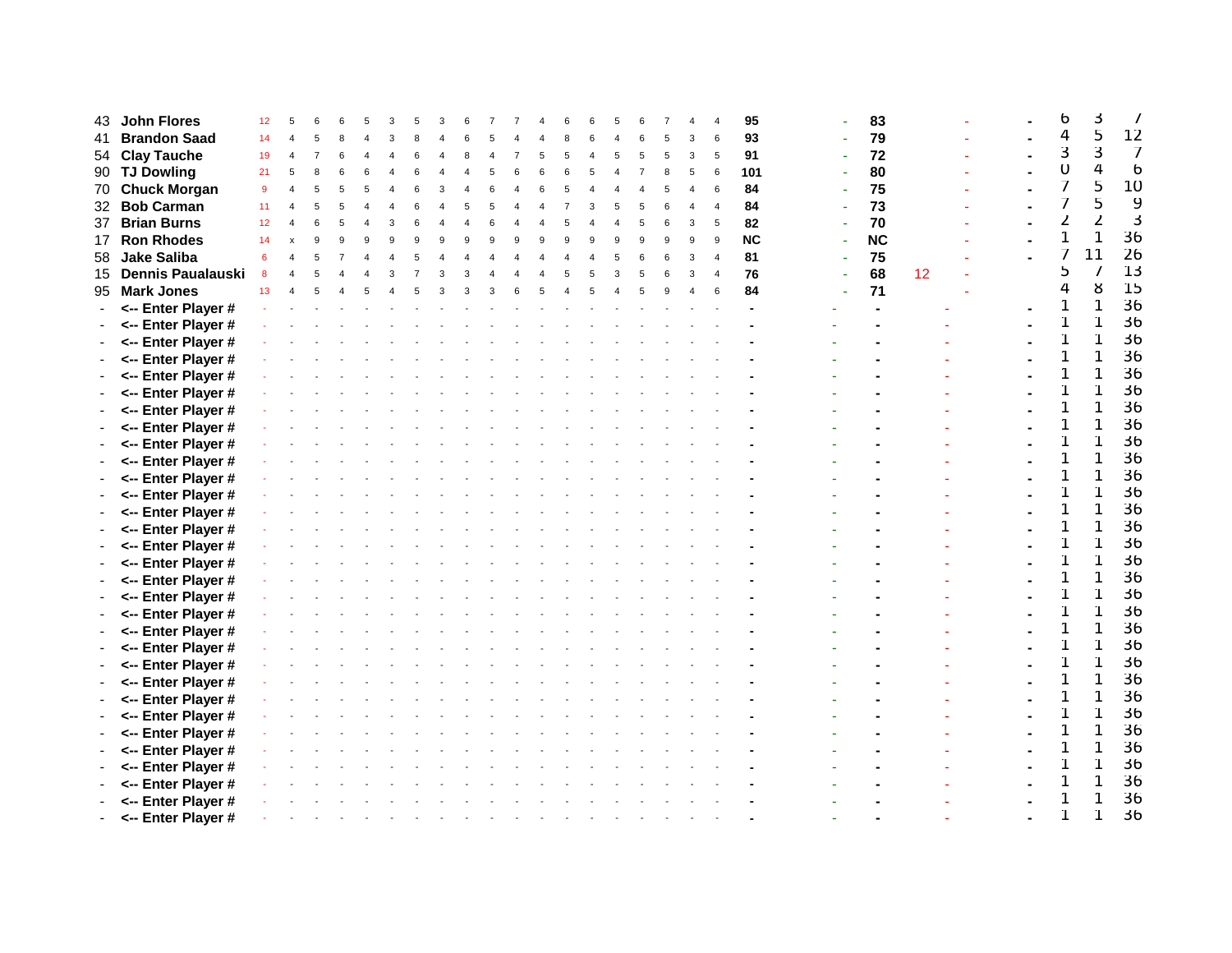| - <-- Enter Player # |  |  |  |  |  |  |  |  |  |  |  |  |  |              | 1            | 36 |
|----------------------|--|--|--|--|--|--|--|--|--|--|--|--|--|--------------|--------------|----|
| <-- Enter Player #   |  |  |  |  |  |  |  |  |  |  |  |  |  | $\mathbf{1}$ | $\mathbf{1}$ | 36 |
| <-- Enter Player #   |  |  |  |  |  |  |  |  |  |  |  |  |  | $\mathbf{1}$ | $\mathbf{1}$ | 36 |
| <-- Enter Player #   |  |  |  |  |  |  |  |  |  |  |  |  |  | 1            | 1            | 36 |
| <-- Enter Player #   |  |  |  |  |  |  |  |  |  |  |  |  |  | 1            | $\mathbf{1}$ | 36 |
| <-- Enter Player #   |  |  |  |  |  |  |  |  |  |  |  |  |  | $\mathbf{1}$ | $\mathbf{1}$ | 36 |
| <-- Enter Player #   |  |  |  |  |  |  |  |  |  |  |  |  |  | $\mathbf{1}$ | $\mathbf{1}$ | 36 |
| <-- Enter Player #   |  |  |  |  |  |  |  |  |  |  |  |  |  | $\mathbf{1}$ | $\mathbf{1}$ | 36 |
| <-- Enter Player #   |  |  |  |  |  |  |  |  |  |  |  |  |  | 1            | $\mathbf{1}$ | 36 |
| <-- Enter Player #   |  |  |  |  |  |  |  |  |  |  |  |  |  | 1            | $\mathbf{1}$ | 36 |
| <-- Enter Player #   |  |  |  |  |  |  |  |  |  |  |  |  |  | 1            | $\mathbf{1}$ | 36 |
| <-- Enter Player #   |  |  |  |  |  |  |  |  |  |  |  |  |  | $\mathbf{1}$ | $\mathbf{1}$ | 36 |
| <-- Enter Player #   |  |  |  |  |  |  |  |  |  |  |  |  |  | 1            | $\mathbf{1}$ | 36 |
| <-- Enter Player #   |  |  |  |  |  |  |  |  |  |  |  |  |  | 1            | 1            | 36 |
| <-- Enter Player #   |  |  |  |  |  |  |  |  |  |  |  |  |  | $\mathbf{1}$ | $\mathbf{1}$ | 36 |
| <-- Enter Player #   |  |  |  |  |  |  |  |  |  |  |  |  |  | $\mathbf{1}$ | $\mathbf{1}$ | 36 |
| <-- Enter Player #   |  |  |  |  |  |  |  |  |  |  |  |  |  | $\mathbf{1}$ | $\mathbf{1}$ | 36 |
| <-- Enter Player #   |  |  |  |  |  |  |  |  |  |  |  |  |  | 1            | $\mathbf{1}$ | 36 |
| <-- Enter Player #   |  |  |  |  |  |  |  |  |  |  |  |  |  | 1            | $\mathbf{1}$ | 36 |
| <-- Enter Player #   |  |  |  |  |  |  |  |  |  |  |  |  |  | $\mathbf{1}$ | $\mathbf{1}$ | 36 |
| <-- Enter Player #   |  |  |  |  |  |  |  |  |  |  |  |  |  | $\mathbf{1}$ | $\mathbf{1}$ | 36 |
| <-- Enter Player #   |  |  |  |  |  |  |  |  |  |  |  |  |  | 1            | $\mathbf{1}$ | 36 |
| <-- Enter Player #   |  |  |  |  |  |  |  |  |  |  |  |  |  | 1            | 1            | 36 |
| <-- Enter Player #   |  |  |  |  |  |  |  |  |  |  |  |  |  | $\mathbf{1}$ | $\mathbf{1}$ | 36 |
| <-- Enter Player #   |  |  |  |  |  |  |  |  |  |  |  |  |  | $\mathbf{1}$ | $\mathbf{1}$ | 36 |
| <-- Enter Player #   |  |  |  |  |  |  |  |  |  |  |  |  |  | $\mathbf{1}$ | $\mathbf{1}$ | 36 |
| <-- Enter Player #   |  |  |  |  |  |  |  |  |  |  |  |  |  | 1            | 1            | 36 |
| <-- Enter Player #   |  |  |  |  |  |  |  |  |  |  |  |  |  | $\mathbf{1}$ | $\mathbf{1}$ | 36 |
| <-- Enter Player #   |  |  |  |  |  |  |  |  |  |  |  |  |  | 1            | $\mathbf{1}$ | 36 |
| <-- Enter Player #   |  |  |  |  |  |  |  |  |  |  |  |  |  | $\mathbf{1}$ | $\mathbf{1}$ | 36 |
| <-- Enter Player #   |  |  |  |  |  |  |  |  |  |  |  |  |  | $\mathbf{1}$ | $\mathbf{1}$ | 36 |
| <-- Enter Player #   |  |  |  |  |  |  |  |  |  |  |  |  |  | 1            | 1            | 36 |
| <-- Enter Player #   |  |  |  |  |  |  |  |  |  |  |  |  |  | 1            | $\mathbf{1}$ | 36 |
| <-- Enter Player #   |  |  |  |  |  |  |  |  |  |  |  |  |  | $\mathbf{1}$ | $\mathbf{1}$ | 36 |
| <-- Enter Player #   |  |  |  |  |  |  |  |  |  |  |  |  |  | $\mathbf{1}$ | $\mathbf{1}$ | 36 |
| <-- Enter Player #   |  |  |  |  |  |  |  |  |  |  |  |  |  | 1            | $\mathbf{1}$ | 36 |
| <-- Enter Player #   |  |  |  |  |  |  |  |  |  |  |  |  |  | $\mathbf{1}$ | $\mathbf{1}$ | 36 |
| <-- Enter Player #   |  |  |  |  |  |  |  |  |  |  |  |  |  | $\mathbf{1}$ | $\mathbf{1}$ | 36 |
| <-- Enter Player #   |  |  |  |  |  |  |  |  |  |  |  |  |  | $\mathbf{1}$ | $\mathbf{1}$ | 36 |
| <-- Enter Player #   |  |  |  |  |  |  |  |  |  |  |  |  |  | 1            | $\mathbf{1}$ | 36 |
| <-- Enter Player #   |  |  |  |  |  |  |  |  |  |  |  |  |  |              | 1            | 36 |
| <-- Enter Player #   |  |  |  |  |  |  |  |  |  |  |  |  |  | $\mathbf{1}$ | $\mathbf{1}$ | 36 |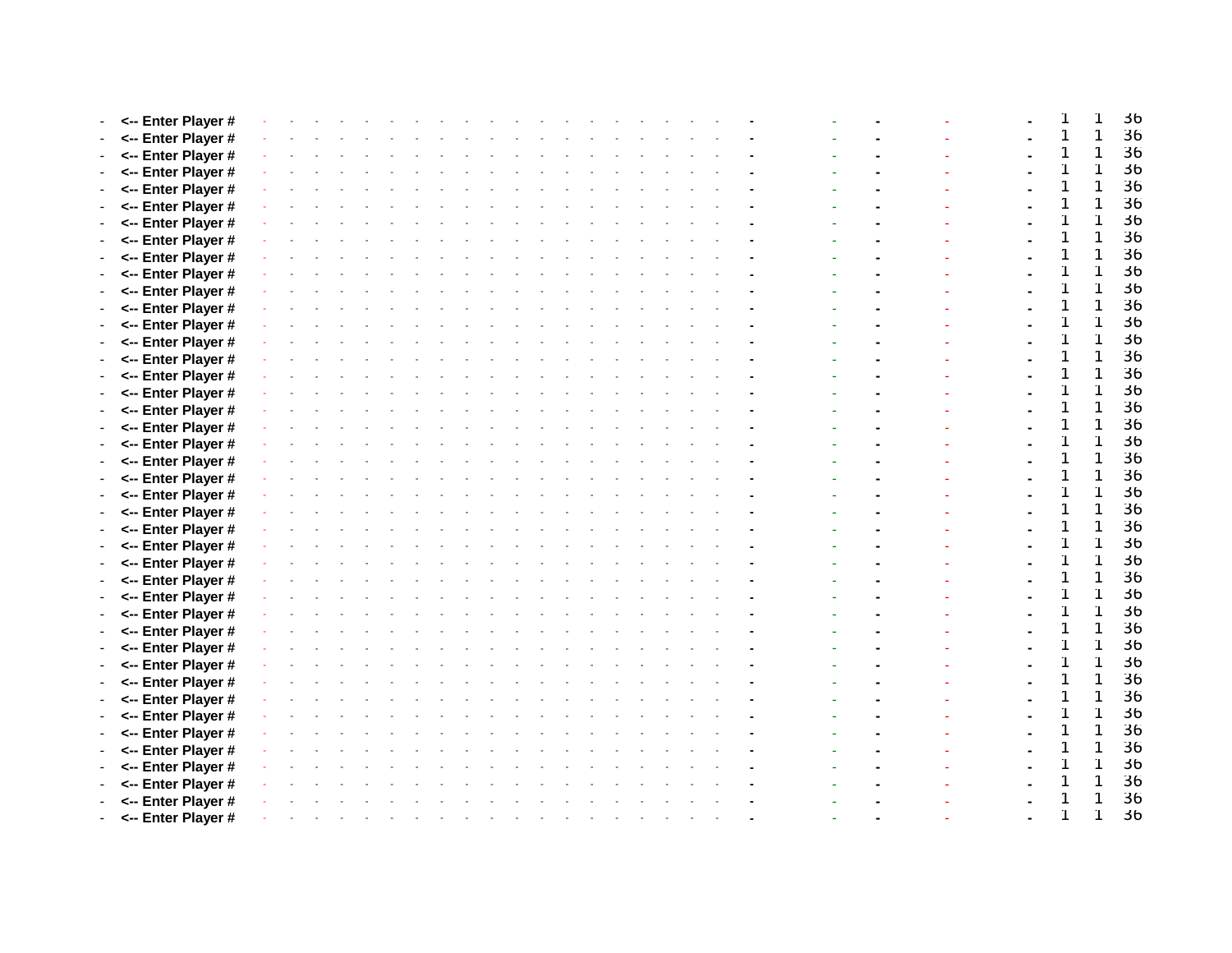|                 | <-- Enter Player #<br><-- Enter Player #<br><-- Enter Player #<br><-- Enter Player #<br><-- Enter Player #<br><-- Enter Player # |                     |                         |                         |                              |                   |                             |                         |                         |                         |                   |                   |                   |                         |                   |                         |                  |                   |                         |                                                |    |                |  |            |   | 1<br>$\mathbf 1$<br>$\mathbf 1$<br>1<br>$\mathbf 1$<br>$\mathbf 1$ | 1<br>1<br>1<br>1<br>1<br>$\mathbf 1$ | 36<br>36<br>36<br>36<br>36<br>36 |
|-----------------|----------------------------------------------------------------------------------------------------------------------------------|---------------------|-------------------------|-------------------------|------------------------------|-------------------|-----------------------------|-------------------------|-------------------------|-------------------------|-------------------|-------------------|-------------------|-------------------------|-------------------|-------------------------|------------------|-------------------|-------------------------|------------------------------------------------|----|----------------|--|------------|---|--------------------------------------------------------------------|--------------------------------------|----------------------------------|
|                 |                                                                                                                                  | <b>Lowest Score</b> | $\overline{\mathbf{3}}$ | $\overline{4}$          | $\overline{\mathbf{3}}$      | 3                 | 3                           |                         | $\overline{2}$          | 3                       | 3                 | 3                 | 3                 | $\overline{\mathbf{3}}$ | 3                 | $\overline{\mathbf{3}}$ | $\overline{4}$   | $\overline{4}$    | $\overline{2}$          | $\overline{\mathbf{3}}$                        |    |                |  |            |   |                                                                    |                                      |                                  |
|                 |                                                                                                                                  | <b>Occurances</b>   | $\overline{2}$          | 5                       | $\overline{4}$               | $\overline{2}$    | 19                          | $\overline{\mathbf{3}}$ | $\overline{1}$          | 11                      |                   |                   | $\overline{A}$    |                         | $5\phantom{1}$    | 14                      | 9                | 10                | $\overline{4}$          | $\overline{1}$                                 |    | $\overline{3}$ |  |            | 3 |                                                                    |                                      |                                  |
|                 |                                                                                                                                  | <b>Holding Skin</b> |                         |                         |                              |                   |                             |                         | $\overline{8}$          |                         |                   |                   |                   | 3                       |                   |                         |                  |                   |                         | 28                                             |    | 140            |  | <b>140</b> |   |                                                                    |                                      |                                  |
|                 |                                                                                                                                  | <b>Scoring</b>      | 0.342105263157895       | 0.270270270270270       | 0.5945945945945<br><u>SS</u> | 0.575000000000000 | $\circ$<br>1589743589743590 | 0.272727272727272       | 860952609520098         | 000000000000002.0-      | 0.736842105263158 | 0.432432432432432 | 0.341463414634147 | 0.85714285714285<br>↘   | 0.578947368421052 | 0.902439024390244       | 1.17500000000000 | 0.384615384615385 | 000000000000000         | $\circ$<br>512<br>8205128205<br>$\overline{5}$ |    |                |  |            |   |                                                                    |                                      |                                  |
|                 |                                                                                                                                  | <b>Strokes</b>      | ##                      | ##                      | ##                           | ##                | ##                          | ##                      | ##                      | ##                      | ##                | ##                | ##                | ##                      | ##                | ##                      | ##               | ##                |                         | ## ##                                          |    |                |  |            |   |                                                                    |                                      |                                  |
|                 | <b>Players Counted</b>                                                                                                           |                     | 38                      | 32                      | 37                           | 40                | 39                          | 38                      | 40                      | 37                      | 36                | 37                | 40                | 35                      | 38                | 41                      | 36               | 36                | 39                      | $-39$                                          |    |                |  |            |   |                                                                    |                                      |                                  |
| 28              | <b>Rocko Thompson</b>                                                                                                            | 11                  | $\overline{4}$          | 5                       | $\overline{4}$               | $\overline{4}$    | 3                           |                         | 3                       |                         |                   |                   |                   | $\overline{4}$          | $\overline{7}$    | $\overline{2}$          | $\overline{4}$   | $5\overline{)}$   | $\overline{2}$          | $\mathbf{2}$                                   | 72 |                |  |            |   |                                                                    |                                      |                                  |
| 3 <sup>2</sup>  | <b>Craig Loper</b>                                                                                                               | 17                  | $\overline{4}$          | 6                       | $\overline{A}$               | 3                 |                             |                         | 3                       | 3                       | 5                 | $\overline{4}$    | $\overline{A}$    | $\overline{2}$          |                   | $\overline{2}$          | $5\overline{5}$  | 6                 | $\overline{\mathbf{3}}$ | $\overline{4}$                                 | 70 |                |  |            |   |                                                                    |                                      |                                  |
| 8               | <b>Chris Lorck</b>                                                                                                               | $\overline{2}$      | 3                       | 5                       | $\overline{A}$               | 5                 | 5                           |                         |                         |                         | 5                 |                   |                   |                         | 5                 |                         | 3                | $\overline{A}$    | $\overline{A}$          | 5                                              | 74 |                |  |            |   |                                                                    |                                      |                                  |
| 38              | <b>Heath Schafer</b>                                                                                                             | 9                   | $\overline{5}$          | $5\overline{5}$         | 3                            | $\overline{2}$    | $\overline{2}$              | 5                       |                         |                         | з                 |                   | 5                 |                         | з                 | з                       | $\overline{A}$   | 5                 | 3                       | $\overline{A}$                                 | 67 |                |  |            |   |                                                                    |                                      |                                  |
| $\vert$ 1       | <b>Ed Kujalowicz</b>                                                                                                             | 7                   | 5                       | 6                       | 3                            | $\overline{A}$    | 3                           |                         | 3                       |                         |                   |                   | 3                 |                         |                   | 3                       |                  | $\overline{A}$    | $\overline{2}$          | $\overline{4}$                                 | 66 |                |  |            |   |                                                                    |                                      |                                  |
| $\overline{7}$  | <b>Gil Garcia</b>                                                                                                                | 3                   | 3                       | 5                       | з                            |                   | 3                           |                         |                         |                         |                   |                   |                   | з                       | 5                 |                         | $\overline{A}$   |                   | $\overline{2}$          | $\overline{4}$                                 | 67 |                |  |            |   |                                                                    |                                      |                                  |
| 26              | <b>Joe Saliba</b>                                                                                                                | 7                   | 6                       | 5                       | з                            |                   |                             |                         |                         |                         |                   |                   |                   |                         |                   |                         | 5                | $\overline{4}$    | $\overline{2}$          | $\overline{4}$                                 | 66 |                |  |            |   |                                                                    |                                      |                                  |
| 36              | <b>Carl Williams</b>                                                                                                             | 12                  | $\overline{A}$          | 5                       | 5                            | з                 | з                           |                         |                         |                         |                   |                   |                   |                         | 3                 | 3                       | 3                | $5\overline{5}$   | 1                       | $\overline{4}$                                 | 70 |                |  |            |   |                                                                    |                                      |                                  |
| 67              | <b>Brad Besler</b>                                                                                                               | $\overline{0}$      | z                       | 5                       | 3                            | 3                 | 3                           |                         |                         |                         |                   |                   |                   |                         | 3                 | 3                       | $\overline{7}$   | $\overline{4}$    | $\overline{\mathbf{3}}$ | $\overline{4}$                                 | 70 |                |  |            |   |                                                                    |                                      |                                  |
| 11              | <b>Don Becker</b>                                                                                                                | 25                  | 3                       | $\overline{7}$          | $\overline{4}$               | $5\overline{)}$   |                             | $5\phantom{1}$          | $\overline{3}$          | $\overline{\mathbf{3}}$ | 3                 | 5                 |                   |                         | 5                 | $\overline{2}$          | 3                | 6                 | $\overline{2}$          | 6                                              | 71 |                |  |            |   |                                                                    |                                      |                                  |
| 25              | <b>JT Cummins</b>                                                                                                                | 17                  | 6                       | $\overline{A}$          | $\overline{A}$               | 5                 | 3                           | 6                       | $\overline{\mathbf{3}}$ | $\overline{2}$          |                   |                   | з                 |                         |                   | 3                       | 5                | $\overline{A}$    | 3                       | 3                                              | 69 |                |  |            |   |                                                                    |                                      |                                  |
| 93 <sup>°</sup> | <b>Todd Meade</b>                                                                                                                | 16                  | $\overline{3}$          | $\overline{\mathbf{3}}$ | $\overline{3}$               | 5                 | $6\overline{6}$             | 5                       | $\overline{2}$          |                         |                   |                   |                   |                         |                   | з                       | 5                | $\overline{7}$    | $\overline{A}$          | 3                                              | 72 |                |  |            |   |                                                                    |                                      |                                  |
| 60              | <b>Glenn Allen</b>                                                                                                               | 31                  | 5                       | 11                      | 6                            | $\overline{4}$    | 3                           |                         |                         |                         |                   |                   |                   |                         |                   | 3                       |                  | 10                | 7                       | $\overline{\mathbf{3}}$                        | 98 |                |  |            |   |                                                                    |                                      |                                  |
| 62              | <b>Tyler Ververs</b>                                                                                                             | 3                   | $\overline{A}$          | $\overline{4}$          | $\overline{A}$               |                   | $\overline{4}$              | 5                       | 3                       |                         |                   |                   |                   |                         |                   |                         | 4                | $5\phantom{.0}$   | 3                       | $\overline{4}$                                 | 69 |                |  |            |   |                                                                    |                                      |                                  |
| 84              | <b>Bob Athey</b>                                                                                                                 | 8                   | 6                       | 5                       |                              |                   |                             |                         |                         |                         |                   |                   |                   |                         |                   |                         |                  | $\overline{A}$    | $\overline{2}$          | $\overline{4}$                                 | 67 |                |  |            |   |                                                                    |                                      |                                  |
| 24              | <b>Adam Robertson</b>                                                                                                            | 12                  | Δ                       | $\overline{A}$          | 3                            |                   | з                           |                         | з                       |                         |                   |                   |                   |                         |                   |                         | 5                | $\overline{5}$    | 5                       | $\overline{3}$                                 | 67 |                |  |            |   |                                                                    |                                      |                                  |
| $\overline{2}$  | <b>Jeff Becker</b>                                                                                                               | $\overline{0}$      |                         |                         |                              |                   |                             |                         |                         |                         |                   |                   |                   |                         |                   | 3                       | 4                | $\overline{4}$    | $\overline{2}$          | $\overline{4}$                                 | 73 |                |  |            |   |                                                                    |                                      |                                  |
| 9               | <b>Greg Turner</b>                                                                                                               |                     |                         |                         |                              |                   |                             |                         |                         |                         |                   |                   |                   |                         |                   |                         | $\overline{4}$   | $5\phantom{.0}$   | $\overline{\mathbf{3}}$ | $\overline{4}$                                 | 72 |                |  |            |   |                                                                    |                                      |                                  |
| $5 -$           | <b>Don Alley</b>                                                                                                                 | $6^{\circ}$         | 5                       | $\overline{A}$          | $\overline{3}$               | 5                 | з                           |                         |                         |                         |                   |                   |                   | $\overline{\mathbf{R}}$ | 5                 | $\overline{2}$          | 3                | 5 <sub>5</sub>    | $\overline{3}$          | $\overline{4}$                                 | 70 |                |  |            |   |                                                                    |                                      |                                  |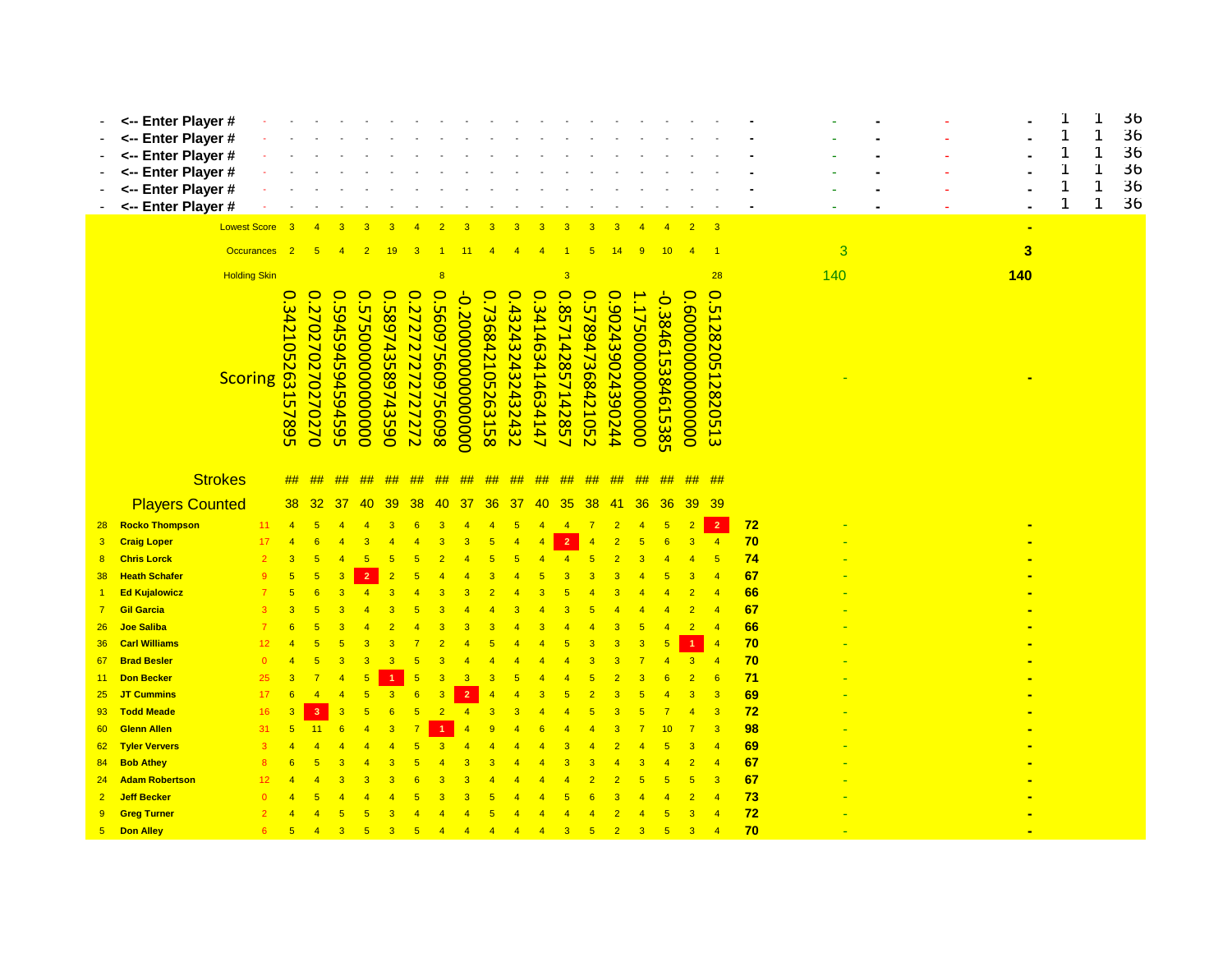|                          | 13 Ryan Flores       | 15              | 3                       | 6               | $\overline{2}$  | $5\phantom{.0}$        | $\overline{2}$ | $5\phantom{1}$          | $\overline{2}$          | $5\overline{)}$         | 5 <sub>5</sub> | $\overline{4}$ | $\overline{\mathbf{3}}$ | 6               | $\overline{3}$  | $\overline{2}$          | $\overline{4}$          | $-5$            | $\overline{2}$          | $\overline{4}$          | 68    | $\blacksquare$ |                |  |
|--------------------------|----------------------|-----------------|-------------------------|-----------------|-----------------|------------------------|----------------|-------------------------|-------------------------|-------------------------|----------------|----------------|-------------------------|-----------------|-----------------|-------------------------|-------------------------|-----------------|-------------------------|-------------------------|-------|----------------|----------------|--|
|                          | 10 Nick Vanetten     | $\overline{4}$  | $5\phantom{.0}$         | $5\phantom{.0}$ | $5\phantom{.0}$ | $\overline{4}$         | 3              | $5\phantom{1}$          | $\overline{\mathbf{3}}$ | $\overline{\mathbf{3}}$ | 3              | 5              | $\overline{4}$          | 3               | 6               | 3                       | $\overline{4}$          | $5\phantom{1}$  | $5\phantom{1}$          | $5\phantom{.0}$         | 76    |                |                |  |
|                          | 30 Mark West         | 3               | $5\phantom{.0}$         | $5\overline{)}$ | $5\overline{)}$ | $\overline{A}$         | 3              | 5                       | 3                       | $\overline{\mathbf{3}}$ | 6              | $\mathbf{x}$   | $\overline{A}$          | 8               | $\overline{A}$  | $\boldsymbol{\Lambda}$  | $\overline{A}$          | $\overline{4}$  | $\overline{4}$          | $5\overline{5}$         | 76    |                |                |  |
| 85                       | <b>Chris Wilkins</b> | $\overline{3}$  | $\overline{4}$          | $5\phantom{.0}$ | $\overline{4}$  | $\overline{4}$         | $\overline{4}$ | $5\overline{5}$         | 3                       | $\overline{\mathbf{3}}$ | 3              | 3              | 3                       | $\overline{4}$  | $\overline{7}$  | $\overline{4}$          | $\overline{4}$          | $5\phantom{1}$  | $\overline{2}$          | $\overline{7}$          | 74    | н              |                |  |
| 77                       | <b>Bob Yoswa</b>     | 10 <sup>°</sup> | $\overline{7}$          | $\overline{7}$  | $\overline{2}$  | 3                      | $\overline{2}$ | $5\overline{5}$         | 3                       | 5                       | $\overline{A}$ | $\overline{4}$ | $\overline{4}$          | 3               | 3               | $\overline{2}$          | 3                       | $5\overline{5}$ | $\overline{4}$          | $\overline{4}$          | 70    |                |                |  |
|                          | 31 Mike Luoma        | 11              | $\overline{4}$          | 8               | $\overline{4}$  | $\overline{4}$         | $\overline{2}$ | $\overline{7}$          | $\overline{\mathbf{3}}$ | $\overline{4}$          | $\overline{2}$ | 3              | $\overline{4}$          | $\overline{7}$  | $\overline{2}$  | -3                      | $\overline{4}$          | $\overline{4}$  | $\overline{2}$          | $\overline{4}$          | 71    | ٠              |                |  |
|                          | 52 Tim Forsyth       | 9               | $\overline{A}$          | $\overline{7}$  | $\overline{7}$  | $\overline{A}$         | 2              | 6                       | $\overline{4}$          | $\overline{\mathbf{x}}$ | 8              | 3              | $5\phantom{.0}$         | $\overline{8}$  | 8               | 2                       | $\overline{4}$          | 6               | $\overline{4}$          | 5                       | 87    |                |                |  |
|                          | 14 Austin Flores     | 11              | $\overline{4}$          | $5\phantom{.0}$ | $\overline{4}$  | $\overline{A}$         | 3              | 5                       | $\overline{\mathbf{3}}$ | $\overline{A}$          | $\overline{A}$ | -7             | $5\phantom{.0}$         | $\overline{4}$  | 3               | $\overline{2}$          | 3                       | 5               | $\overline{2}$          | $\overline{\mathbf{3}}$ | 70    |                |                |  |
|                          | 12 Rob Blackwood     | $6\overline{6}$ | $\overline{4}$          | $5\phantom{.0}$ | 3               | 5                      |                | $\sqrt{5}$              | $\overline{4}$          | $\overline{4}$          | 3              | 4              | 3                       | 4               | $5\phantom{.0}$ | 3                       | $6\phantom{1}$          | $\overline{5}$  | $\overline{2}$          | $\overline{4}$          | 72    |                |                |  |
| 18                       | <b>John Butters</b>  | 12 <sub>2</sub> | $\overline{4}$          | 6               | $5\overline{)}$ | $\boldsymbol{\Lambda}$ | 3              | 7                       | $\overline{2}$          | $\overline{A}$          | Δ              | z              | $\overline{A}$          | $\overline{A}$  | $\overline{4}$  | 3                       | 3                       | 9               | $\overline{3}$          | $\overline{4}$          | 77    |                |                |  |
|                          | 16 Jay Blackman      | 19              | $\overline{4}$          | $\overline{4}$  | $\overline{4}$  | $\overline{4}$         | -5             | $\overline{8}$          | 3                       | 6                       | 6              | $\overline{4}$ | $\overline{4}$          | 5               | $5\phantom{.0}$ | $\overline{\mathbf{3}}$ | $\overline{\mathbf{3}}$ | 6               | $\overline{4}$          | $\overline{\mathbf{3}}$ | 81    | н              |                |  |
|                          | 42 Eli Flores        | 23              | $5\overline{5}$         | 6               | 5               | 6                      |                | 5                       | -5                      | 6                       | 6              | 5              | $5\phantom{.0}$         | $\overline{4}$  | $5\overline{)}$ | 3                       | $5\overline{)}$         | $\overline{7}$  | $\overline{2}$          | $\overline{4}$          | 86    |                |                |  |
|                          | 43 John Flores       | 12              | $5\phantom{1}$          | 6               | 5               | $\overline{4}$         | $\overline{2}$ | 5                       | $\overline{2}$          | 6                       | 6              | 6              | $\overline{4}$          | $5\overline{5}$ | $5\overline{)}$ | $\overline{4}$          | $5\overline{)}$         | $\overline{7}$  | $\overline{\mathbf{3}}$ | $\overline{\mathbf{3}}$ | 83    |                |                |  |
| 41                       | <b>Brandon Saad</b>  | 14              | $\overline{\mathbf{3}}$ | $5\overline{)}$ | $\overline{7}$  | 3                      | $\overline{2}$ | $\overline{\mathbf{8}}$ | $\overline{3}$          | 6                       | $\overline{A}$ | 3              | $\overline{3}$          | 7               | $5\overline{)}$ | 3                       | $5\overline{5}$         | $5\overline{5}$ | $\overline{2}$          | 5                       | 79    |                |                |  |
|                          | 54 Clay Tauche       | 19              | $\overline{\mathbf{3}}$ | $6\phantom{.}6$ | $5\phantom{.0}$ | 3                      | 3              | 5                       | 3                       | -7                      | 3              | 6              | $\overline{4}$          | $\overline{A}$  | 3               | $\overline{4}$          | 3                       | $\overline{4}$  | $\overline{2}$          | $\overline{4}$          | 72    | ٠              |                |  |
|                          | 90 TJ Dowling        | 21              | $\overline{4}$          | $\overline{7}$  | $5\phantom{.0}$ | $5\overline{)}$        | 3              | $5\phantom{1}$          | 3                       | $\overline{\mathbf{3}}$ | Δ              | 5              | $5\overline{)}$         | $\overline{4}$  | $\overline{4}$  | $\overline{2}$          | $5\overline{5}$         | $\overline{7}$  | $\overline{4}$          | $5\phantom{1}$          | 80    |                |                |  |
|                          | 70 Chuck Morgan      | 9               | $\overline{4}$          | $5\overline{)}$ | $\overline{4}$  | $\overline{A}$         | 3              | 6                       | 3                       | $\overline{4}$          | 5              | $\overline{A}$ | 6                       | $\overline{A}$  | 3               | 3                       | 3                       | 5               | $\overline{\mathbf{3}}$ | 6                       | 75    |                |                |  |
| 32 <sub>2</sub>          | <b>Bob Carman</b>    | 11              | 4                       | $5\phantom{.0}$ | $\overline{4}$  | 3                      |                | 6                       | 3                       | 5                       | $\overline{4}$ | $\overline{4}$ | $\overline{4}$          | 6               | $\overline{2}$  |                         | $\overline{4}$          | $6\phantom{1}6$ | $\overline{\mathbf{3}}$ | $\overline{\mathbf{3}}$ | 73    |                |                |  |
| 37                       | <b>Brian Burns</b>   | 12              | $\overline{4}$          | 6               | $\overline{4}$  | 3                      |                | 6                       | 3                       | $\overline{4}$          | 5              | 3              | $\overline{A}$          | $\overline{A}$  | 3               |                         | $\overline{A}$          | 6               | $\overline{2}$          | $\overline{4}$          | 70    |                |                |  |
|                          | 17 Ron Rhodes        | 14              | ####                    | $\overline{9}$  | -8              | 8                      |                | -9                      | $\overline{8}$          | 9                       | 8              | 8              | 8                       | 8               | 8               | 8                       | $\overline{8}$          | 9               | 8                       | 8                       | ##### |                |                |  |
| 58 <sup>°</sup>          | Jake Saliba          | $6^{\circ}$     | $\overline{4}$          | $5\overline{)}$ | 6               |                        |                | 5                       |                         | $\overline{A}$          | 3              |                | $\overline{A}$          | B               |                 |                         | 5                       | 6               | $\overline{2}$          | $\overline{4}$          | 75    |                |                |  |
|                          | 15 Dennis Paualauski | 8               | $\overline{4}$          | $5\phantom{1}$  | 3               | $\overline{4}$         | $\overline{2}$ | $\overline{7}$          | 3                       | $\overline{\mathbf{3}}$ | 3              | $\overline{4}$ | $\overline{4}$          | $\overline{4}$  | $\overline{4}$  | $\overline{2}$          | $\overline{4}$          | 6               | $\overline{2}$          | $\overline{4}$          | 68    |                |                |  |
| 95                       | <b>Mark Jones</b>    | 13 <sup>°</sup> | 3                       | $5\phantom{.0}$ | 3               | $\boldsymbol{\Lambda}$ |                | 5                       | $\overline{2}$          | $\overline{\mathbf{3}}$ | $\overline{2}$ | 5              | $5\phantom{.0}$         | 3               |                 |                         | $\overline{4}$          | 9               | $\overline{\mathbf{3}}$ | $5\phantom{.0}$         | 71    |                |                |  |
| $\overline{\phantom{a}}$ | <-- Enter Player #   |                 |                         |                 |                 |                        |                |                         |                         |                         |                |                |                         |                 |                 |                         |                         |                 |                         |                         |       |                |                |  |
| $\blacksquare$           | <-- Enter Player #   |                 |                         |                 |                 |                        |                |                         |                         |                         |                |                |                         |                 |                 |                         |                         |                 |                         |                         |       |                |                |  |
|                          | <-- Enter Player #   |                 |                         |                 |                 |                        |                |                         |                         |                         |                |                |                         |                 |                 |                         |                         |                 |                         |                         |       |                |                |  |
| $\blacksquare$           | <-- Enter Player #   |                 |                         |                 |                 |                        |                |                         |                         |                         |                |                |                         |                 |                 |                         |                         |                 |                         |                         |       |                |                |  |
|                          | <-- Enter Player #   |                 |                         |                 |                 |                        |                |                         |                         |                         |                |                |                         |                 |                 |                         |                         |                 |                         |                         |       |                |                |  |
|                          | <-- Enter Player #   |                 |                         |                 |                 |                        |                |                         |                         |                         |                |                |                         |                 |                 |                         |                         |                 |                         |                         |       |                |                |  |
|                          | <-- Enter Player #   |                 |                         |                 |                 |                        |                |                         |                         |                         |                |                |                         |                 |                 |                         |                         |                 |                         |                         |       |                |                |  |
|                          | <-- Enter Player #   |                 |                         |                 |                 |                        |                |                         |                         |                         |                |                |                         |                 |                 |                         |                         |                 |                         |                         |       |                |                |  |
|                          | <-- Enter Player #   |                 |                         |                 |                 |                        |                |                         |                         |                         |                |                |                         |                 |                 |                         |                         |                 |                         |                         |       |                |                |  |
|                          | <-- Enter Player #   |                 |                         |                 |                 |                        |                |                         |                         |                         |                |                |                         |                 |                 |                         |                         |                 |                         |                         |       |                |                |  |
|                          | <-- Enter Player #   |                 |                         |                 |                 |                        |                |                         |                         |                         |                |                |                         |                 |                 |                         |                         |                 |                         |                         |       |                |                |  |
|                          | <-- Enter Player #   |                 |                         |                 |                 |                        |                |                         |                         |                         |                |                |                         |                 |                 |                         |                         |                 |                         |                         |       |                |                |  |
| $\blacksquare$           | <-- Enter Player #   |                 |                         |                 |                 |                        |                |                         |                         |                         |                |                |                         |                 |                 |                         |                         |                 |                         |                         |       |                |                |  |
|                          | <-- Enter Player #   |                 |                         |                 |                 |                        |                |                         |                         |                         |                |                |                         |                 |                 |                         |                         |                 |                         |                         |       |                |                |  |
|                          | <-- Enter Player #   |                 |                         |                 |                 |                        |                |                         |                         |                         |                |                |                         |                 |                 |                         |                         |                 |                         |                         |       |                |                |  |
|                          | <-- Enter Player #   |                 |                         |                 |                 |                        |                |                         |                         |                         |                |                |                         |                 |                 |                         |                         |                 |                         |                         |       |                |                |  |
|                          | <-- Enter Player #   |                 |                         |                 |                 |                        |                |                         |                         |                         |                |                |                         |                 |                 |                         |                         |                 |                         |                         |       |                |                |  |
|                          | <-- Enter Player #   |                 |                         |                 |                 |                        |                |                         |                         |                         |                |                |                         |                 |                 |                         |                         |                 |                         |                         |       |                |                |  |
|                          | <-- Enter Player #   |                 |                         |                 |                 |                        |                |                         |                         |                         |                |                |                         |                 |                 |                         |                         |                 |                         |                         |       | ٠              | $\blacksquare$ |  |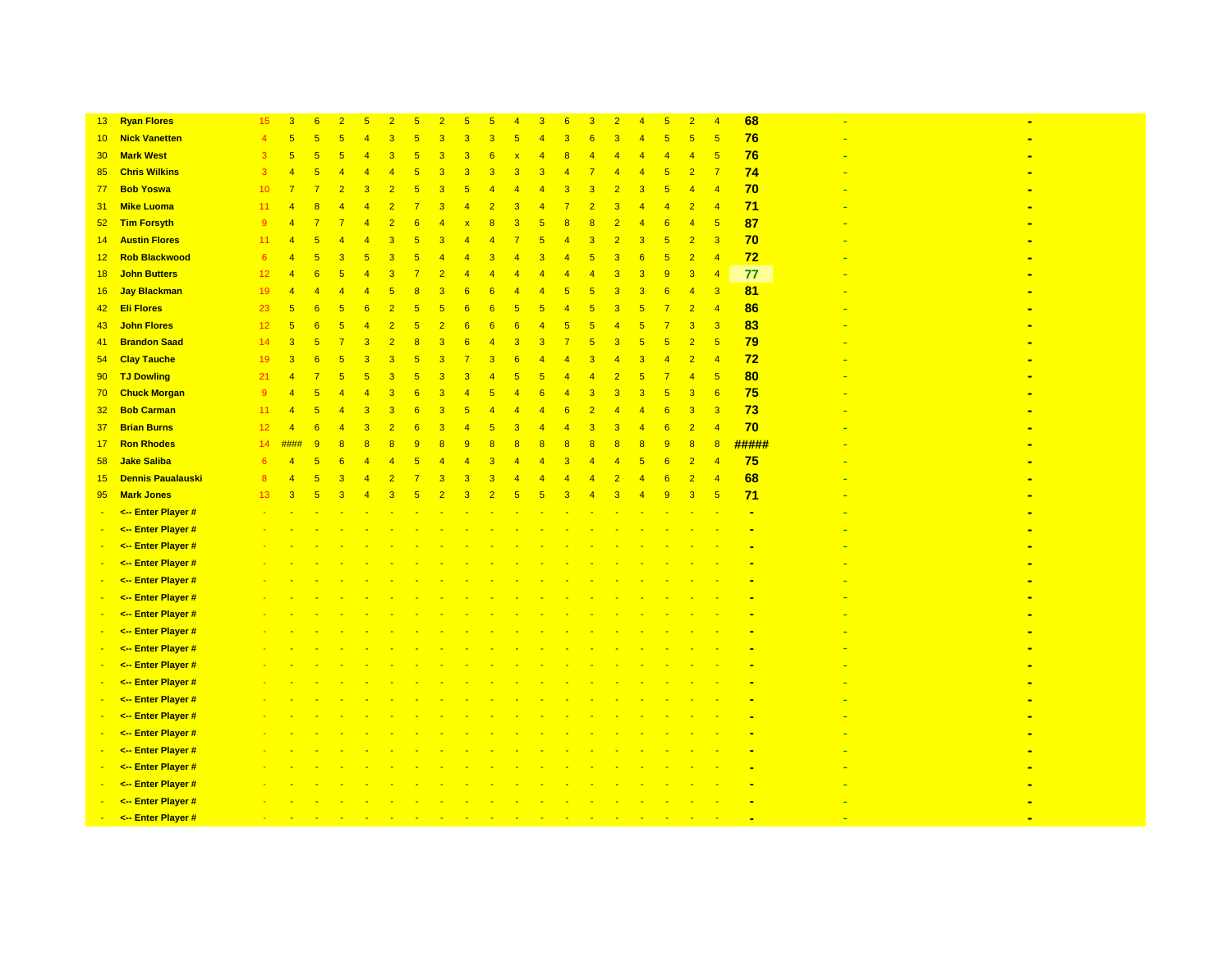| <-- Enter Player # |  |  |  |  |  |  |  |  |  |  | $\blacksquare$           | $\blacksquare$ |
|--------------------|--|--|--|--|--|--|--|--|--|--|--------------------------|----------------|
| <-- Enter Player # |  |  |  |  |  |  |  |  |  |  |                          | -              |
| <-- Enter Player # |  |  |  |  |  |  |  |  |  |  |                          |                |
| <-- Enter Player # |  |  |  |  |  |  |  |  |  |  |                          |                |
| <-- Enter Player # |  |  |  |  |  |  |  |  |  |  |                          |                |
| <-- Enter Player # |  |  |  |  |  |  |  |  |  |  |                          |                |
| <-- Enter Player # |  |  |  |  |  |  |  |  |  |  |                          |                |
| <-- Enter Player # |  |  |  |  |  |  |  |  |  |  | $\overline{\phantom{a}}$ |                |
| <-- Enter Player # |  |  |  |  |  |  |  |  |  |  |                          |                |
| <-- Enter Player # |  |  |  |  |  |  |  |  |  |  |                          |                |
| <-- Enter Player # |  |  |  |  |  |  |  |  |  |  |                          |                |
| <-- Enter Player # |  |  |  |  |  |  |  |  |  |  |                          |                |
| <-- Enter Player # |  |  |  |  |  |  |  |  |  |  | $\overline{\phantom{a}}$ |                |
| <-- Enter Player # |  |  |  |  |  |  |  |  |  |  |                          |                |
| <-- Enter Player # |  |  |  |  |  |  |  |  |  |  |                          |                |
| <-- Enter Player # |  |  |  |  |  |  |  |  |  |  |                          |                |
| <-- Enter Player # |  |  |  |  |  |  |  |  |  |  |                          |                |
| <-- Enter Player # |  |  |  |  |  |  |  |  |  |  |                          |                |
| <-- Enter Player # |  |  |  |  |  |  |  |  |  |  |                          |                |
| <-- Enter Player # |  |  |  |  |  |  |  |  |  |  |                          |                |
| <-- Enter Player # |  |  |  |  |  |  |  |  |  |  |                          |                |
| <-- Enter Player # |  |  |  |  |  |  |  |  |  |  |                          |                |
| <-- Enter Player # |  |  |  |  |  |  |  |  |  |  |                          |                |
| <-- Enter Player # |  |  |  |  |  |  |  |  |  |  |                          |                |
| <-- Enter Player # |  |  |  |  |  |  |  |  |  |  |                          |                |
| <-- Enter Player # |  |  |  |  |  |  |  |  |  |  |                          |                |
| <-- Enter Player # |  |  |  |  |  |  |  |  |  |  | $\overline{\phantom{a}}$ |                |
| <-- Enter Player # |  |  |  |  |  |  |  |  |  |  |                          |                |
| <-- Enter Player # |  |  |  |  |  |  |  |  |  |  |                          |                |
| <-- Enter Player # |  |  |  |  |  |  |  |  |  |  |                          |                |
| <-- Enter Player # |  |  |  |  |  |  |  |  |  |  |                          |                |
| <-- Enter Player # |  |  |  |  |  |  |  |  |  |  |                          |                |
| <-- Enter Player # |  |  |  |  |  |  |  |  |  |  |                          |                |
| <-- Enter Player # |  |  |  |  |  |  |  |  |  |  |                          |                |
| <-- Enter Player # |  |  |  |  |  |  |  |  |  |  |                          |                |
| <-- Enter Player # |  |  |  |  |  |  |  |  |  |  |                          |                |
| <-- Enter Player # |  |  |  |  |  |  |  |  |  |  |                          |                |
| <-- Enter Player # |  |  |  |  |  |  |  |  |  |  |                          |                |
| <-- Enter Player # |  |  |  |  |  |  |  |  |  |  |                          |                |
| <-- Enter Player # |  |  |  |  |  |  |  |  |  |  |                          |                |
| <-- Enter Player # |  |  |  |  |  |  |  |  |  |  |                          |                |
| <-- Enter Player # |  |  |  |  |  |  |  |  |  |  | $\overline{\phantom{a}}$ |                |
|                    |  |  |  |  |  |  |  |  |  |  |                          |                |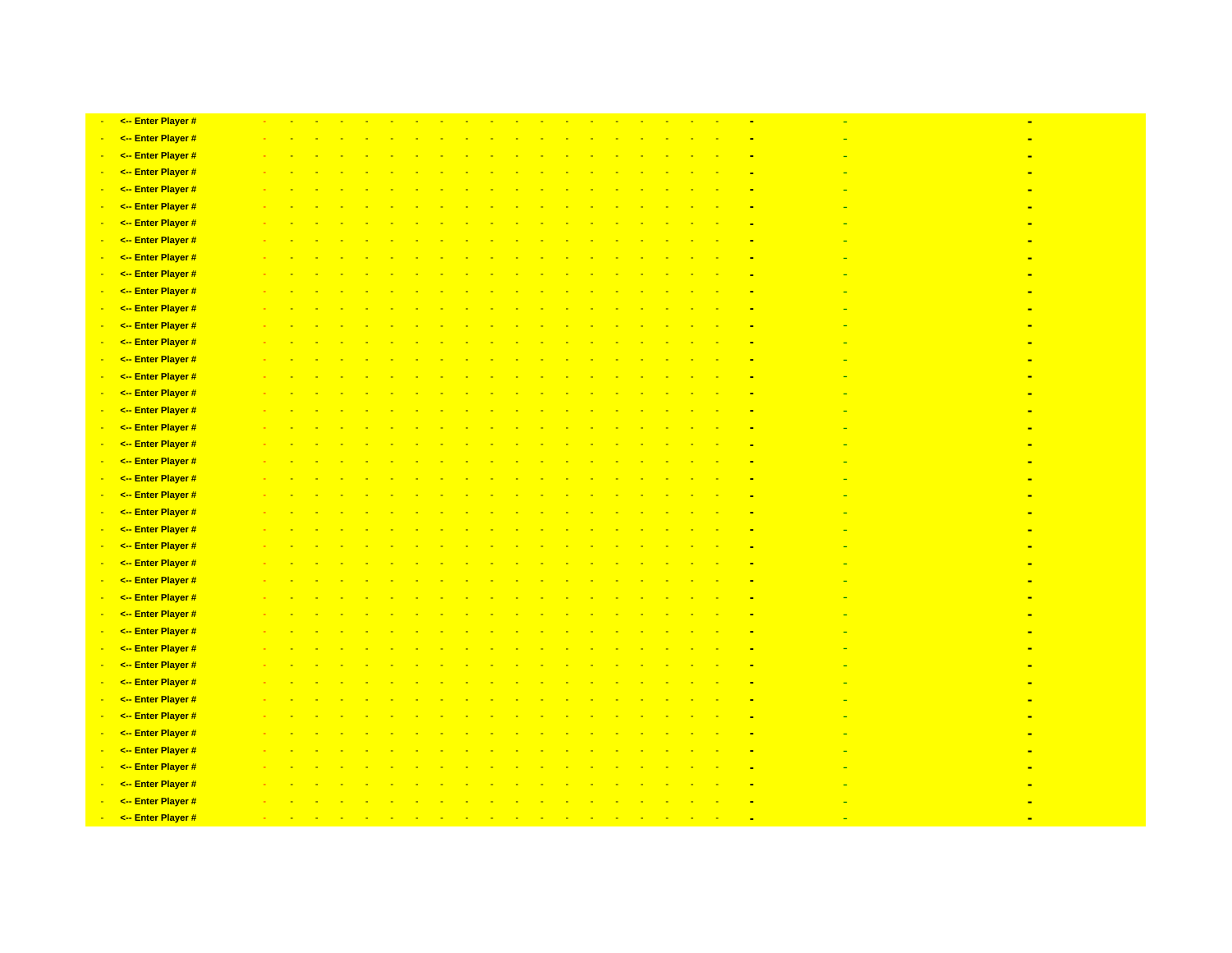| <-- Enter Player #          | the contract of the contract of the contract of the contract of the contract of the contract of the contract of |                          |                |                |                                                                                                                 |       |                |                |                         |                |                |                |                |                |                |             |                                                                                                                                                                                                                                      |                                  | $\sim$                   |              | $\blacksquare$ |  |
|-----------------------------|-----------------------------------------------------------------------------------------------------------------|--------------------------|----------------|----------------|-----------------------------------------------------------------------------------------------------------------|-------|----------------|----------------|-------------------------|----------------|----------------|----------------|----------------|----------------|----------------|-------------|--------------------------------------------------------------------------------------------------------------------------------------------------------------------------------------------------------------------------------------|----------------------------------|--------------------------|--------------|----------------|--|
| $\leftarrow$ Enter Player # |                                                                                                                 |                          |                |                |                                                                                                                 |       |                |                |                         |                |                |                |                |                |                |             | the contract of the contract of the contract of the contract of the contract of the contract of the contract of                                                                                                                      |                                  | $\blacksquare$           |              | $\blacksquare$ |  |
| $\leftarrow$ Enter Player # |                                                                                                                 |                          |                |                |                                                                                                                 |       |                |                |                         |                |                |                |                |                |                |             | the contract of the contract of the contract of the contract of the contract of the contract of the contract of                                                                                                                      |                                  | $\blacksquare$           |              | $\blacksquare$ |  |
| $\leftarrow$ Enter Player # | <b>Service Control</b>                                                                                          |                          |                |                |                                                                                                                 |       |                |                |                         |                |                |                |                |                |                |             | <u>. A shekara ta 1989, a shekara ta 1989, a shekara ta 1989, a shekara ta 1989, a shekara ta 1989, a shekara ta 1</u>                                                                                                               |                                  | $\blacksquare$           |              | $\blacksquare$ |  |
| $\leftarrow$ Enter Player # | <b>Contract Contract</b>                                                                                        |                          |                |                |                                                                                                                 |       |                |                |                         |                |                |                |                |                |                |             | the contract of the contract of the contract of the contract of the contract of the contract of the contract of                                                                                                                      |                                  | $\blacksquare$           |              | $\blacksquare$ |  |
| $\leftarrow$ Enter Player # | the contract of the contract of the contract of the contract of the contract of the contract of the contract of |                          |                |                |                                                                                                                 |       |                |                |                         |                |                |                |                |                |                |             |                                                                                                                                                                                                                                      |                                  | $\blacksquare$           |              | $\blacksquare$ |  |
| $\leftarrow$ Enter Player # | the contract of the contract of the contract of the contract of the contract of the contract of the contract of |                          |                |                |                                                                                                                 |       |                |                |                         |                |                |                |                |                |                |             |                                                                                                                                                                                                                                      |                                  | $\equiv$                 |              | $\blacksquare$ |  |
| $\leftarrow$ Enter Player # | <b>Service Control</b>                                                                                          |                          |                |                |                                                                                                                 |       |                |                |                         |                |                |                |                |                |                |             | <u>. A shekara ta 1989, a shekara ta 1989, a shekara ta 1989, a shekara ta 1989, a shekara ta 1989, a shekara ta 1</u>                                                                                                               |                                  | $\blacksquare$           |              | $\blacksquare$ |  |
| $\leftarrow$ Enter Player # | <b>Service State</b>                                                                                            | <b>Contract Contract</b> |                |                |                                                                                                                 |       |                |                |                         |                |                |                |                |                |                |             | <u>. A series and the series of the series of the series of the series of the series of the series of the series of the series of the series of the series of the series of the series of the series of the series of the series</u> |                                  | $\blacksquare$           |              | $\blacksquare$ |  |
| $\leftarrow$ Enter Player # | <b>Service</b> State                                                                                            |                          |                |                |                                                                                                                 |       |                |                |                         |                |                |                |                |                |                |             | <u>. A shekara ta 1989, a shekara ta 1989, a shekara ta 1989, a shekara ta 1989, a shekara ta 1989, a shekara ta 1</u>                                                                                                               |                                  | $\blacksquare$           |              | $\blacksquare$ |  |
| $\leftarrow$ Enter Player # | <b>Contract Contract</b>                                                                                        |                          |                |                | the contract of the contract of the contract of the contract of the contract of the contract of the contract of |       |                |                |                         |                |                |                |                |                |                |             |                                                                                                                                                                                                                                      | <b>Contract Contract</b>         | $\blacksquare$           |              | $\blacksquare$ |  |
| $\leftarrow$ Enter Player # | <b>Service State</b>                                                                                            |                          |                |                |                                                                                                                 |       |                |                |                         |                |                |                |                |                |                |             | the contract of the contract of the contract of the contract of the contract of the contract of the contract of                                                                                                                      |                                  | $\blacksquare$           |              | $\blacksquare$ |  |
| $\leftarrow$ Enter Player # | <b>Contract Contract</b>                                                                                        |                          |                |                |                                                                                                                 |       |                |                |                         |                |                |                |                |                |                |             | <u>. A shekara ta 1989, a shekara ta 1989, a shekara ta 1989, a shekara ta 1989, a shekara ta 1989, a shekara ta 1</u>                                                                                                               |                                  | $\blacksquare$           |              | $\blacksquare$ |  |
| <-- Enter Player #          | the contract of the contract of the contract of the contract of the contract of the contract of the contract of |                          |                |                |                                                                                                                 |       |                |                |                         |                |                |                |                |                |                |             |                                                                                                                                                                                                                                      |                                  | $\blacksquare$           |              | $\blacksquare$ |  |
| $\leftarrow$ Enter Player # | <b>Service State</b>                                                                                            |                          |                |                |                                                                                                                 |       |                |                |                         |                |                |                |                |                |                |             | <u>. A series and the series of the series of the series of the series of the series of the series of the series of the series of the series of the series of the series of the series of the series of the series of the series</u> |                                  | $\equiv$                 |              | $\blacksquare$ |  |
| $\leftarrow$ Enter Player # | <b>Contract Contract</b>                                                                                        |                          |                |                |                                                                                                                 |       |                |                |                         |                |                |                |                |                |                |             | <u>. A shekara ta 1989, a shekara ta 1989, a shekara ta 1989, a shekara ta 1989, a shekara ta 1989, a shekara ta 1</u>                                                                                                               |                                  | $\equiv$                 |              | $\blacksquare$ |  |
| $\leftarrow$ Enter Player # | <b>Contract Contract</b>                                                                                        |                          |                |                | the contract of the contract of the contract of the contract of the contract of the contract of the contract of |       |                |                |                         |                |                |                |                |                |                |             |                                                                                                                                                                                                                                      | <b><i><u>Participate</u></i></b> | $\equiv$                 |              | $\blacksquare$ |  |
| $\leftarrow$ Enter Player # |                                                                                                                 |                          |                |                |                                                                                                                 |       |                |                |                         |                |                |                |                |                |                |             |                                                                                                                                                                                                                                      |                                  | $\overline{\phantom{a}}$ |              | $\blacksquare$ |  |
|                             | Lowest Score $\# \# \#$ 3                                                                                       |                          | $\mathcal{P}$  | $\overline{2}$ |                                                                                                                 |       | $\overline{2}$ | $\overline{2}$ | $\overline{\mathbf{3}}$ | 3 <sup>1</sup> | $\overline{2}$ | $\overline{2}$ | $\overline{2}$ | 3 <sup>°</sup> | $\overline{4}$ | $1 \quad 2$ |                                                                                                                                                                                                                                      |                                  | -                        | $\mathsf{R}$ | 8              |  |
|                             |                                                                                                                 |                          |                |                |                                                                                                                 |       |                |                |                         |                |                |                |                |                |                |             |                                                                                                                                                                                                                                      |                                  |                          |              |                |  |
|                             | Occurances 1                                                                                                    |                          | $\overline{2}$ |                | $\overline{4}$                                                                                                  |       | 1 1 3 7 7      |                |                         |                | $\sim$ 1       |                | 4 14 11 11 1 1 |                |                |             |                                                                                                                                                                                                                                      |                                  | $\blacksquare$           | 52.5         | 53             |  |
|                             | Holding Skin #### 93                                                                                            |                          |                | 38 11          |                                                                                                                 | 60 25 |                |                |                         |                | 3 <sup>2</sup> |                |                |                |                | 36 28       |                                                                                                                                                                                                                                      |                                  | $\overline{\phantom{a}}$ |              | <b>.</b>       |  |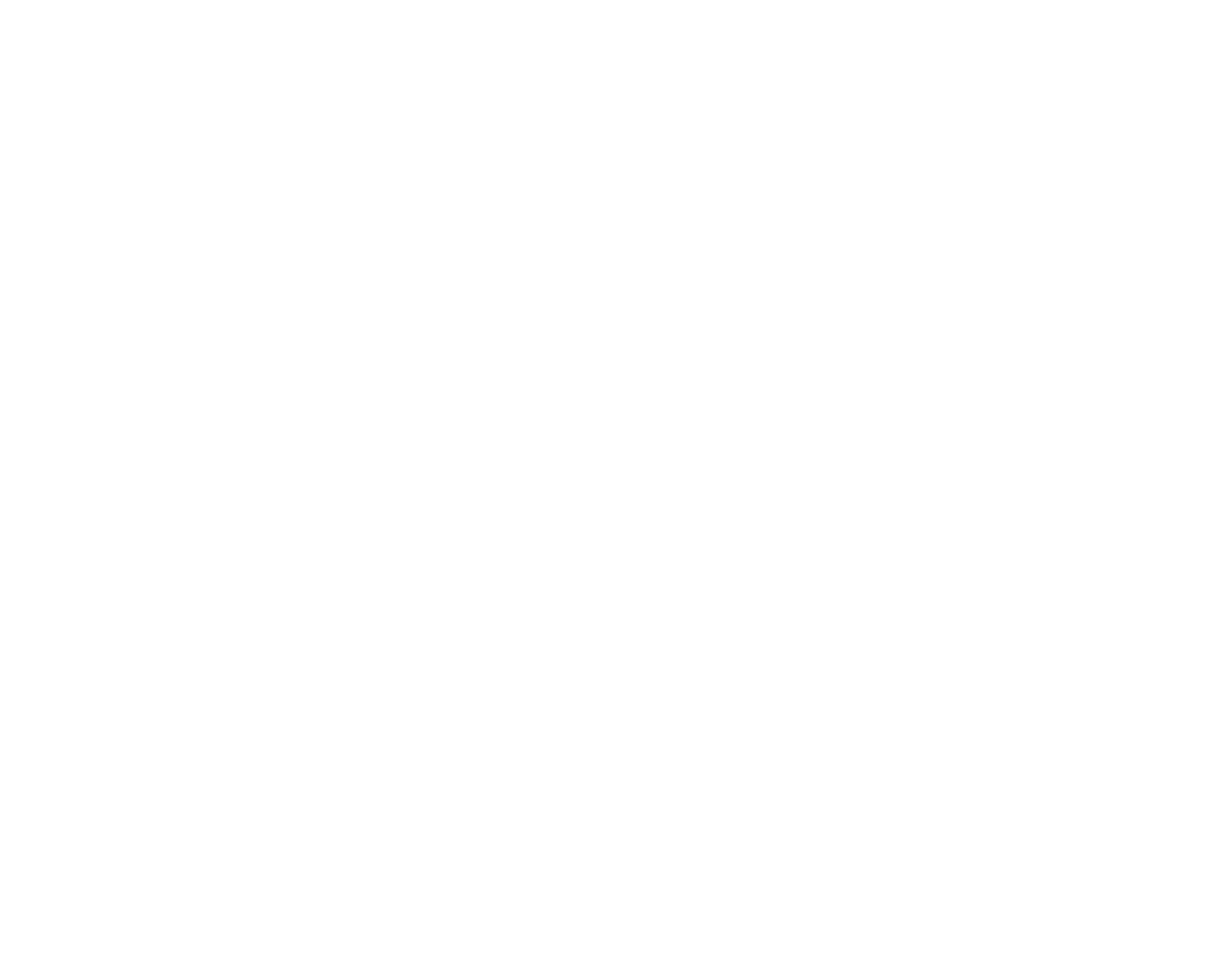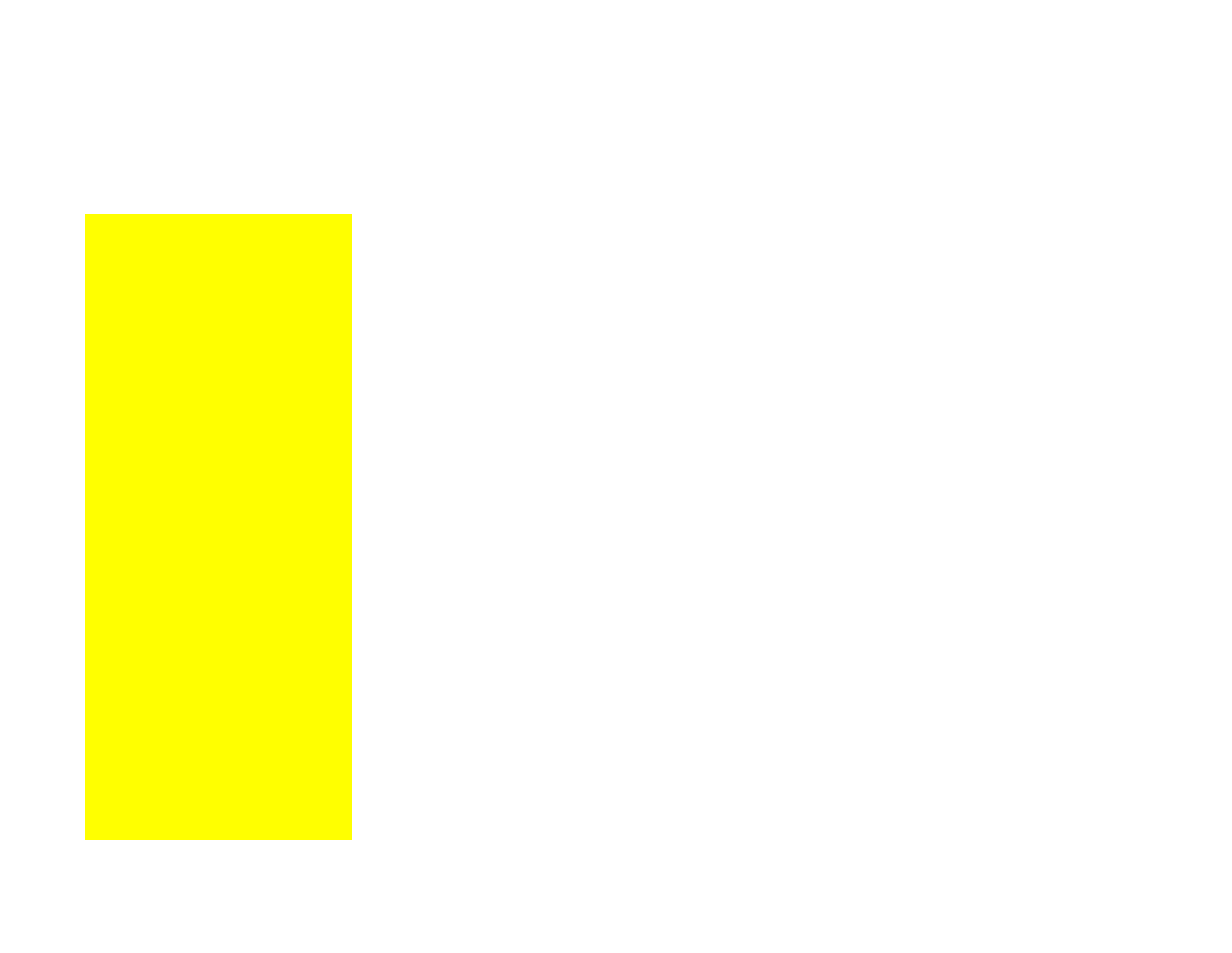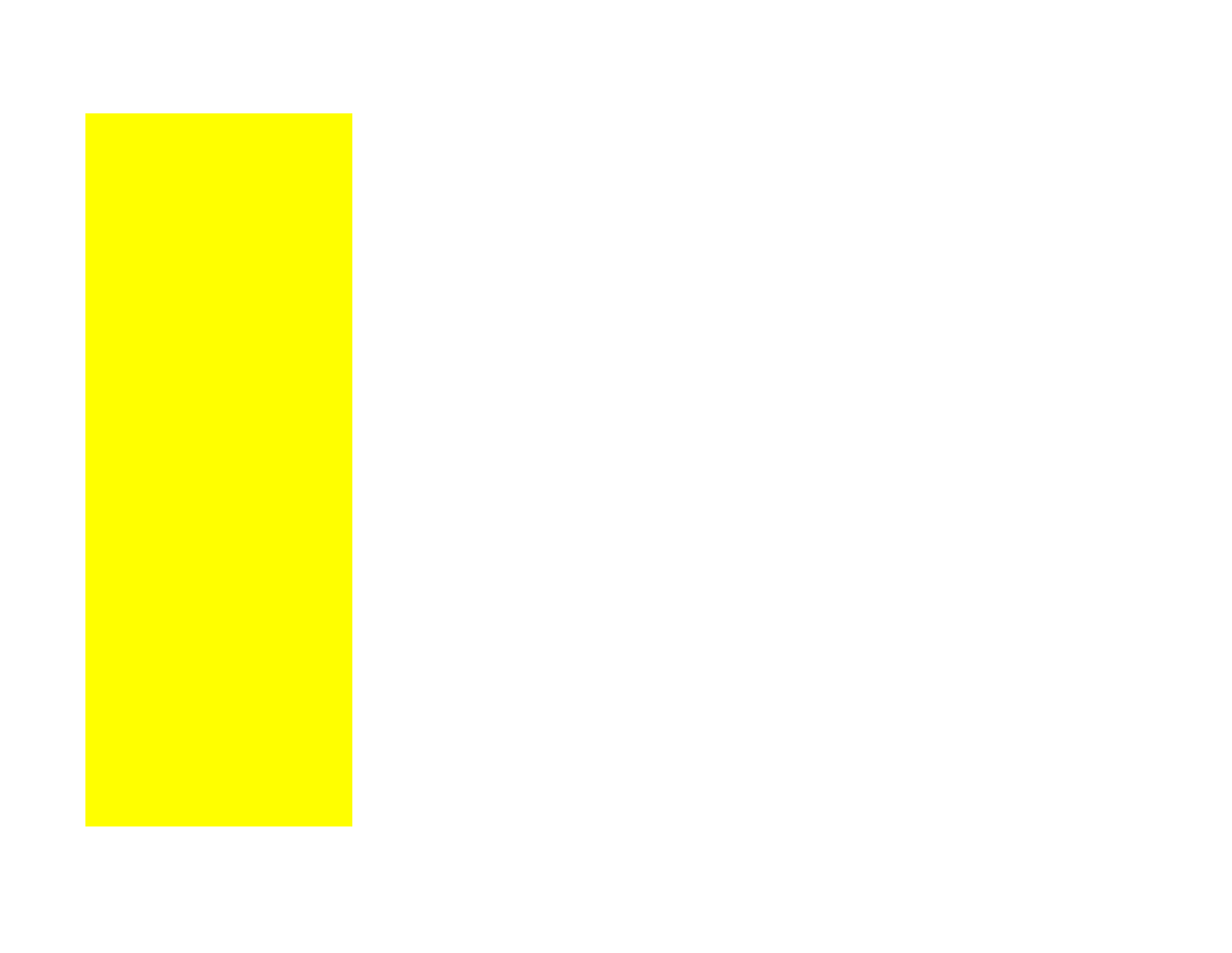